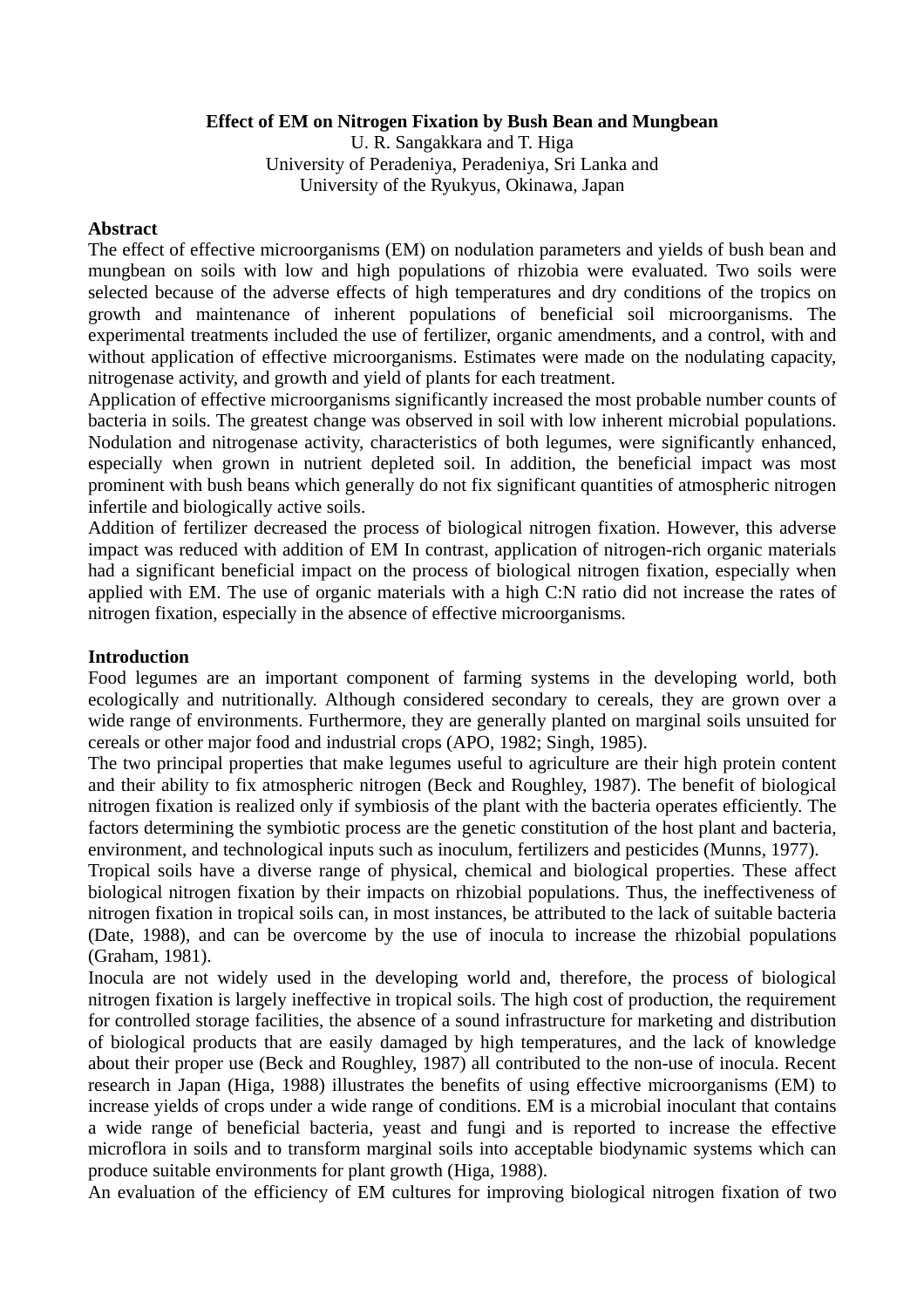uninoculated tropical food legumes, namely bush beans or vegetable beans (*Phaseolus vulgaris*) and mungbean (*Vigna radiata*), was the basis of this investigation. The legumes were selected on the basis of their nodulation characteristics; mungbean and bush beans are species with high and low nitrogen-fixing abilities, respectively (Lawn and Ahn, 1985; Graham, 1981). Two soils which had been either cultivated or non-cultivated with legumes for the last three years were selected for this study.

# **Materials and Methods**

The experiment was conducted as a greenhouse trial in the Faculty of Agriculture, University of Peradeniya, Sri Lanka. The environmental conditions for the experimental period were: rain-fall, 758 mm; mean daily temperature, 27.5+1.6C; mean daily relative humidity, 79.45+3.25%; and day length, 9 to 10 hours.

The soils were obtained from the University farm, 20 km from the campus. Soil A had been cultivated with legumes for the past three years, while Soil B had no history of legume cultivation during the same period. These soils were selected after screening for physical, chemical and biological properties (Table 1) to characterize differences in rhizobial populations (Somasegaram and Hobson, 1985) using *Vigna unguiculata* (cowpea) as the test crop.

| <b>Property</b>                                           | Soil A             | <b>Soil B</b>  |  |  |
|-----------------------------------------------------------|--------------------|----------------|--|--|
| <b>Physical Properties</b>                                |                    |                |  |  |
| Soil type                                                 | <b>Ultisol</b>     | <b>Ultisol</b> |  |  |
| Texture                                                   | Sandy clay loam    | Sandy loam     |  |  |
| WHC $(\%)$                                                | 24.6               | 18.5           |  |  |
| <b>Chemical Properties</b>                                |                    |                |  |  |
| pH (1:2 H <sub>2</sub> O)                                 | 6.4                | 6.8            |  |  |
| Organic matter (%)                                        | 1.4                | 1.0            |  |  |
| N(% )                                                     | 0.24               | 0.11           |  |  |
| $P$ (ppm)                                                 | 34.2               | 25.9           |  |  |
| CEC (meq/100 g soil)                                      | 32.0               | 24.2           |  |  |
| K (meq/100 g soil)                                        | 0.91               | 0.56           |  |  |
| <b>Biological Properties</b>                              |                    |                |  |  |
| Most probable number of<br>cowpea rhizobia (cells/g soil) | $1.04 \times 10^3$ | 84             |  |  |

# **Table 1. Characteristics of the Experimental Soils.**

The soils were passed through a 5-mm screen and approximately 4 kg of each soil was put into individual plastic pots. The following treatments were imposed on the soils.

- A. Organic material with different C:N ratios was incorporated at a rate equivalent to 5 mt of fresh material per ha two weeks before planting. The organic matter sources were coir dust (C:N ratio, 58.4) and *Giliricidia* leaves (C:N ratio, 14. 1)
- B. Organic materials plus 5 ml of a suspension of effective microorganisms (EM 4) per pot prepared by the method of Higa (1989 Personal Communication) were incorporated 2 weeks before and after planting.
- C. EM 4 was added to the soil at similar times without organic materials.
- D. Inorganic fertilizers (equivalent to 25 kg N, 80 kg  $P_2O_5$  and 100 kg K<sub>2</sub>O per ha) incorporated into the soil at planting.
- E. Inorganic fertilizers with 5 ml of EM 4 applied two weeks before and after planting.
- F. A control treatment without EM 4, organic materials, or fertilizer.

The treatments were arranged in a Completely Randomized Block Design with four replicates for each crop. Two seeds per pot (germination 91+2.3 percent) were planted two weeks after the addition of organic matter and EM 4 for each species. The plants were watered regularly; and weeds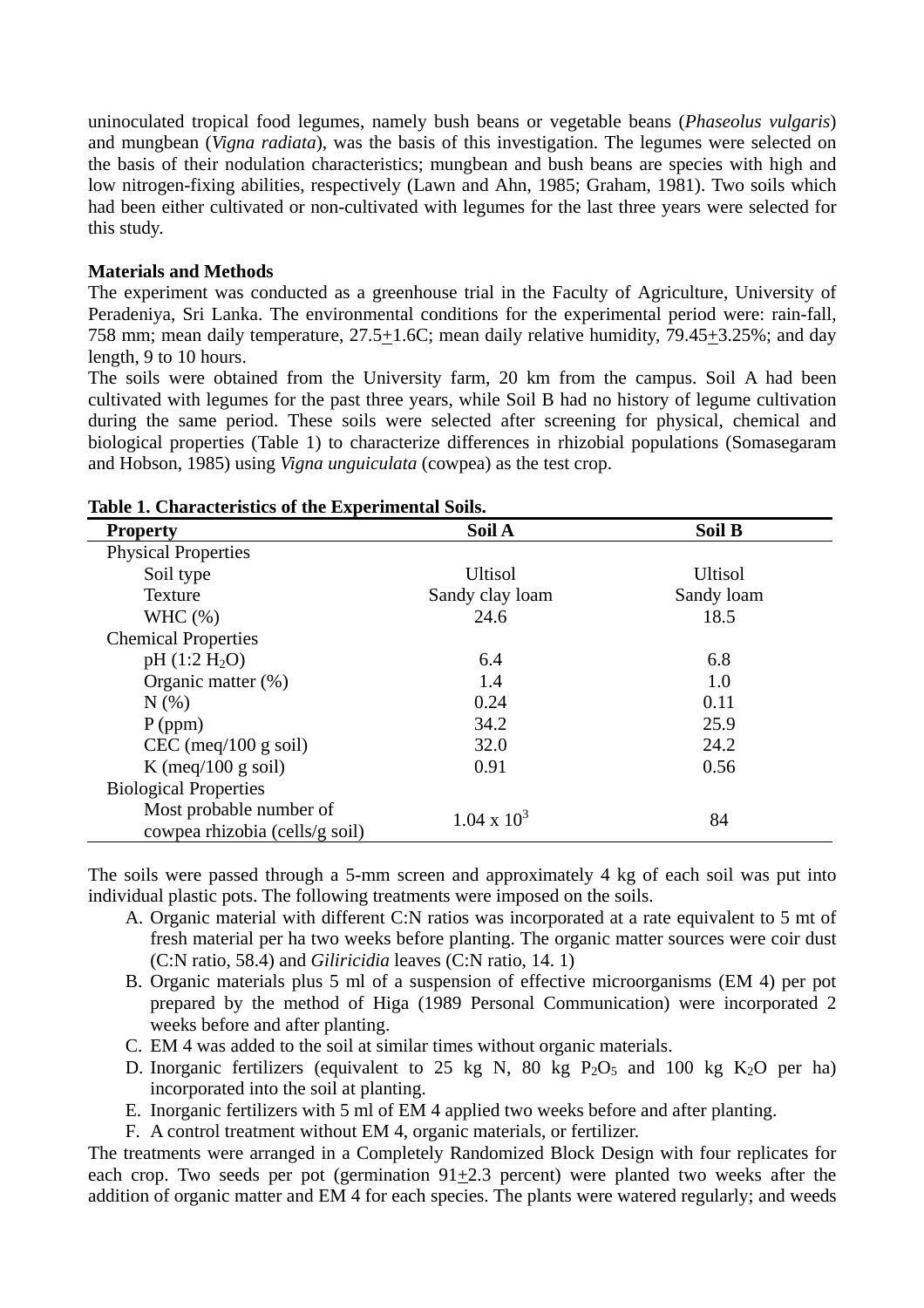were removed once by hand. No pesticides were used.

The following data were collected for each treatment:

- 1) Establishment of the crop three weeks after planting.
- 2) At 50 percent flowering, four plants per treatment per replicate were uprooted carefully. Nodule numbers, fresh weight and activity by acetylene reduction assay (ARA) (Hardy *et al*., 1968) were determined.
- 3) At maturity, pod yields of bush bean and mungbean and seed yields (14 percent moisture) were determined for 8 plants per treatment per replicate.
- 4) After the final harvest, Rhizobium most probable number (MPN) counts on soils for different treatments were determined by the method of Somasegaram and Hobson (1985) using *Vigna unguiculata* (cowpea) as the test crop.

The data were subjected to statistical analysis as described by Gomez and Gomez (1983).

# **Results and Discussion**

The soils selected for the experiment had different physical, chemical and biological properties (Table 1). Soil B had a greater percentage of sand, thus a lower water holding capacity. Soil A had higher organic matter and nutrient content than Soil B. Thus, soil A could be considered more suitable for food crop production. Evaluation of microbial populations also illustrated a significantly greater number of rhizobia associated with cowpea in soil A. This result suggests that the cultivation of legumes tends to maintain rhizobial populations in soils.

The impact of the treatments on nodulation characteristics of vegetable beans and mungbean at the 50 percent flowering stage are presented in Table 2. Vegetable beans had lower nodule numbers and weights than mungbean in all treatments. This confirms the poor nodulation characteristics of vegetable beans as reported by Graham (1981). The promiscuity of mungbean in terms of nodulation (Lawn and Ahn, 1985) was also shown in this study. Soil A induced better nodulation in both crops irrespective of the treatment. This result suggests that in soils with low rhizobial populations inoculation may be an important management tool to increase nodulation in common legume species.

Incorporation of organic matter affects the natural rhizobial populations (Odu, 1977) because of changes in nutrient and carbohydrate levels in the soil. Addition of coir dust with a high C:N ratio reduced nodule numbers of both species; this reduction was greater in the soil with low rhizobial populations. However, addition of *Gliricidia* leaves with a low C:N ratio had no significant impact on nodule numbers of either species. This suggests the beneficial effect of incorporating organic materials with low C:N ratios, which ensures the availability of nutrients for microbial decomposition. In contrast, organic materials with high C:N ratios can lead to a temporary depletion of available nutrients during decomposition which, in turn, can adversely affect nodulation.

Application of EM cultures significantly increased the nodulation of both species. However, the impact is most evident for vegetable bean, the poor-nodulating species, when planted in soil B with a low rhizobial population. This result illustrates the benefits derived from inoculation of poor-nodulating species, especially when they are planted in soils where legumes have not been previously cultivated. In addition, the data indicates the capacity of EM to act as an inoculant for legumes.

Addition of EM plus organic materials increased nodulation of both species, again illustrating the beneficial effects of these microorganisms. The trend was similar in both species, although the response by vegetable bean was greater than for mungbean. Also, the application of EM to *Gliridicia* leaves produced a greater response than when applied to coir dust.

Nitrogen fertilizers, especially when applied in high quantities, have a negative impact on nodulation in legumes (Munns, 1977). The data also showed that fertilizer N reduced nodulation; the adverse effect was greater in vegetable bean which had a lower rhizobial population.

Research (Date, 1988) has shown that inoculation had little impact in the presence of fertilizer, especially nitrogen. However, the application of EM with chemical fertilizer significantly increased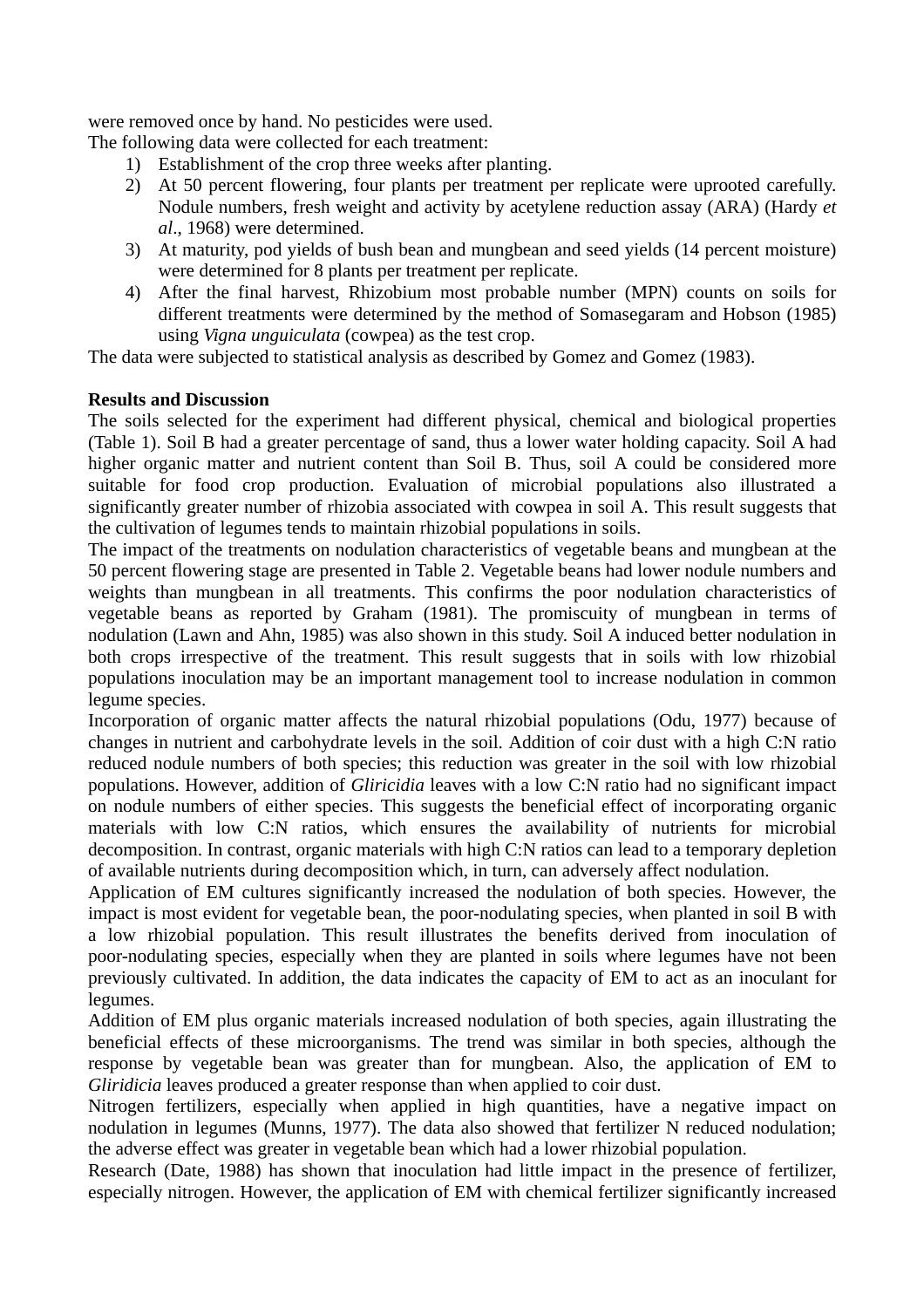nodulation of selected legumes.

Nodule weights follow a trend similar to that of nodule numbers (Table 2). Comparison of percentage increase in the two parameters illustrated that changes in nodule weights are greater. This suggested that EM has the capacity to produce heavier nodules, which, in turn, can be considered as effective nitrogen fixing units.

|                         | <b>Vegetable Bean</b> |                |                   |              | <b>Mungbean</b>     |              |                   |              |
|-------------------------|-----------------------|----------------|-------------------|--------------|---------------------|--------------|-------------------|--------------|
| <b>Treatment</b>        | Soil A                | <b>SoilB</b>   | Soil A            | <b>SoilB</b> | Soil A              | <b>SoilB</b> | Soil A            | <b>SoilB</b> |
|                         | <b>Nodule</b>         |                | <b>Nodule Wt.</b> |              | <b>Nodule</b>       |              | <b>Nodule Wt.</b> |              |
|                         | <b>Number/Plant</b>   |                | (mg)/Plant        |              | <b>Number/Plant</b> |              | (mg)/Plant        |              |
| Organic matter 1        | 4                     | 2              | 5.8               | 2.9          | 32                  | 15           | 30.8              | 13.5         |
| Organic matter 2        | 10                    | 7              | 9.6               | 6.1          | 49                  | 22           | 50.8              | 24.4         |
| Organic matter $1 + EM$ | 8                     | 7              | 10.4              | 5.7          | 41                  | 18           | 54.8              | 17.5         |
| Organic matter $2 + EM$ | 27                    | 21             | 34.6              | 25.8         | 65                  | 36           | 78.9              | 39.5         |
| EM alone                | 23                    | 20             | 27.4              | 22.1         | 56                  | 30           | 66.5              | 32.6         |
| Fertilizer              | 6                     | $\overline{2}$ | 5.5               | 3.1          | 28                  | 16           | 27.8              | 17.4         |
| Fertilizer + EM         | 10                    | 6              | 11.6              | 7.5          | 41                  | 21           | 45.8              | 26.4         |
| Control                 | 12                    | 6              | 9.8               | 5.6          | 48                  | 25           | 42.7              | 22.8         |
| $LSD$ (P=0.05)          | 1.9                   | 0.8            | 0.4               | 0.3          | 2.7                 | 2.0          | 0.3               | 0.9          |

**Table 2. Nodulation of Vegetable Bean and Mungbean at 50 Percent Flowering as Affected by Treatments.** 

The impact of the treatments on nodule activity (Table 3) suggested a close relationship between nodulation parameters and acetylene reduction by microorganisms in the nodules. As with nodulation, organic matter with a high C:N ratio and inorganic fertilizer reduced nodule activity. However, EM has a beneficial effect on nodule activity when applied in combination with organic amendments or fertilizer, and it is useful in increasing nodulation and the nitrogen-fixing capacity of legumes.

| <i>Allietta by Headheine</i> |        |        |                                                                                                     |        |  |  |
|------------------------------|--------|--------|-----------------------------------------------------------------------------------------------------|--------|--|--|
| <b>Treatment</b>             |        |        | Vegetable Bean $(\mu \text{ mol}/\text{plant/hour})$ Mungbean $(\mu \text{ mol}/\text{plant/hour})$ |        |  |  |
|                              | Soil A | Soil B | Soil A                                                                                              | Soil B |  |  |
| Organic matter1              | 4.15   | 2.98   | 15.84                                                                                               | 8.34   |  |  |
| Organic matter2              | 14.84  | 7.24   | 28.06                                                                                               | 17.06  |  |  |
| Organic matter $1 + EM$      | 8.57   | 4.95   | 22.94                                                                                               | 13.45  |  |  |
| Organic matter $2 + EM$      | 28.06  | 13.99  | 60.41                                                                                               | 32.42  |  |  |
| EM alone                     | 26.30  | 12.65  | 48.91                                                                                               | 25.11  |  |  |
| Fertilizer                   | 5.78   | 3.12   | 14.69                                                                                               | 8.85   |  |  |
| $Fertilizer + EM$            | 8.80   | 5.16   | 22.98                                                                                               | 14.26  |  |  |
| Control                      | 14.55  | 8.75   | 30.37                                                                                               | 17.84  |  |  |
| $LSD$ (P=0.05)               | 3.22   | 1.86   | 5.71                                                                                                | 2.01   |  |  |

**Table 3. Nitrogenase Activity of Vegetable Bean and Mungbean at 50 Percent Flowering as Affected by Treatment.** 

Comparison of the percentage increase in nodule activity with EM had lower values than observed in nodule numbers and weights. This implies that EM increases nodulation rather than nodule activity. This phenomenon can be considered a result of the presence of a variety of beneficial microorganisms in EM (Higa, 1988) which in turn can enhance the process of nodulation rather than activity; it is observed especially when poor nodulating species are grown on soils with low populations of indigenous rhizobia.

Table 4 reports the effect of organic amendments, fertilizer and EM on the establishment and yield of the selected legumes. Establishment of both species was not significantly affected by any of the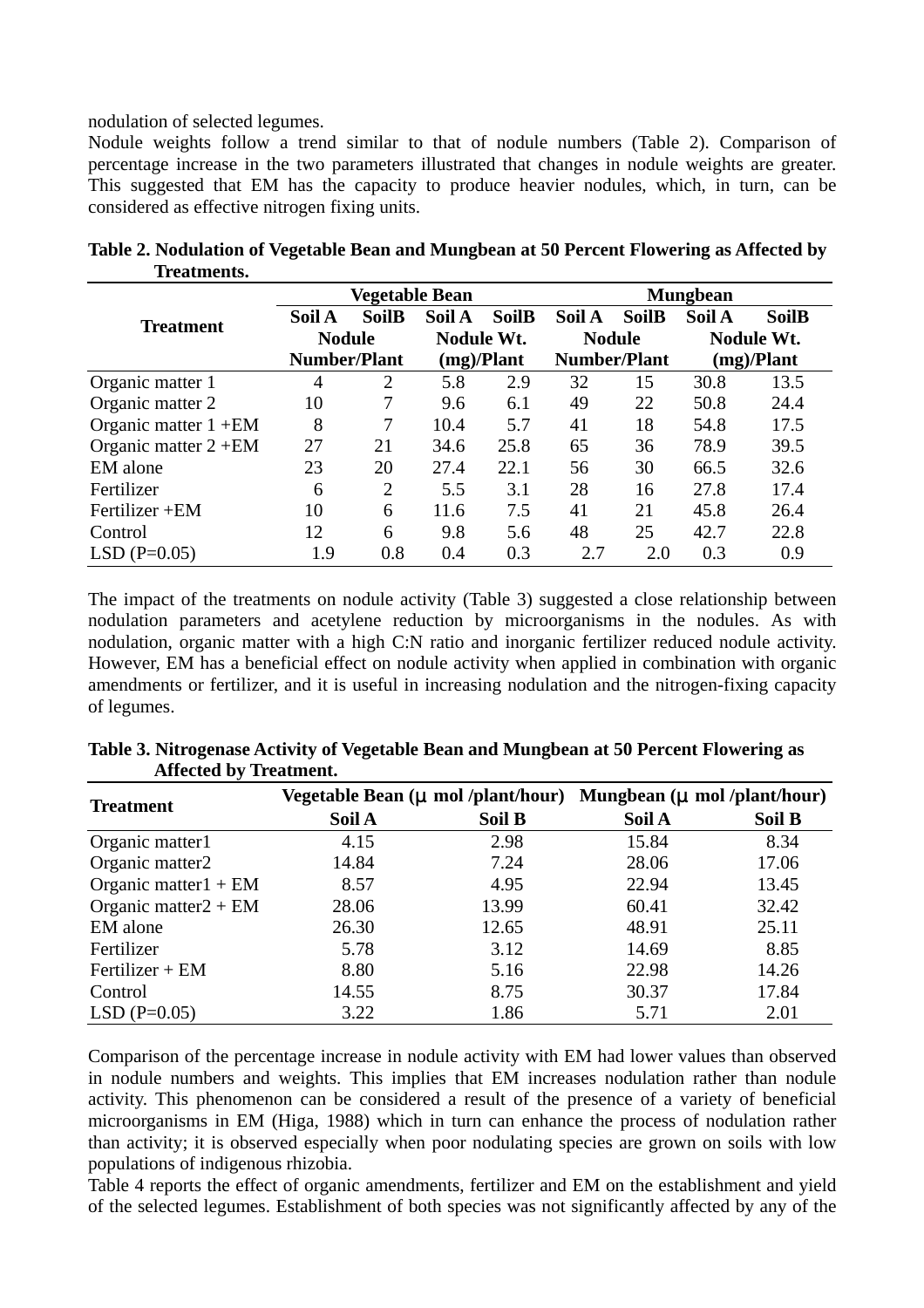treatments, thus clearly showing the lack of either harmful or beneficial effects of organic amendments, fertilizer or EM at very early stages of growth.

Yields of the two species were significantly affected by the treatments. Soils without additives produced low yields; vegetable bean grown in soil B showed the greatest treatment effect. Application of organic amendments increased the yield of both species. This was especially evident when *Gliricidia* leaves with a low C:N ratio were used as the organic amendment. Application of organic materials with a high C:N ratio tended to utilize (and immobilize) nutrients from the soil for decomposition, thus depriving the crop of available plant nutrients (Mengel and Kirkby, 1987).

Application of EM alone does not produce high yields. However, when added with organic material, yields of both species increased significantly. Again, the greater beneficial effect was observed with vegetable bean. This phenomenon can be attributed to the reported ability of EM to effectively decompose organic matter thus releasing nutrients for plant growth (Higa, 1988). Yield increases with EM were greater when the crops were planted after incorporation of organic materials with low C:N ratios. This indicated the ability of EM to further enhance yields of legumes grown with good quality organic amendments. Application of chemical fertilizer produced very high yields of both legumes, irrespective of the soil type. However, yields of plants grown in soil A, the more fertile soil, were greater. This was the result of the ability of chemical fertilizer to provide the growing plants with nutrients required in readily available form (Mengel and Kirkby, 1987). However, the application of EM along with fertilizer increased yields significantly (Table 4). This was attributed to the ability of EM to decompose organic materials in the soil, thereby releasing additional available nutrients for plant growth. The ability of EM to change the conditions of the rhizosphere to a zymogenic state, and thereby provide a more favorable environment for plant growth (Higa, 1988) could also be considered a causal factor which needs further study.

|                         | Vegetable Bean |                       |        | <b>Mungbean</b> |        |                       |             |        |
|-------------------------|----------------|-----------------------|--------|-----------------|--------|-----------------------|-------------|--------|
| <b>Treatment</b>        | Soil A         | Soil B                | Soil A | Soil B          | Soil A | <b>Soil B</b>         | Soil A      | Soil B |
|                         |                | Establishment $(\% )$ |        | Yield $(g)$     |        | Establishment $(\% )$ | Yield $(g)$ |        |
| Organic matter1         | 85             | 86                    | 28.2   | 22.2            | 91     | 86                    | 4.6         | 2.9    |
| Organic matter2         | 88             | 89                    | 35.1   | 26.1            | 89     | 88                    | 6.9         | 5.2    |
| Organic matter $1 + EM$ | 86             | 90                    | 34.6   | 25.2            | 87     | 89                    | 5.6         | 3.3    |
| Organic matter $2 + EM$ | 88             | 87                    | 45.5   | 35.2            | 94     | 89                    | 8.0         | 7.0    |
| EM alone                | 87             | 86                    | 26.6   | 21.1            | 86     | 86                    | 4.0         | 2.9    |
| Fertilizer              | 85             | 87                    | 74.6   | 60.8            | 98     | 86                    | 12.1        | 8.6    |
| $Fertilizer + EM$       | 86             | 85                    | 77.9   | 64.1            | 91     | 88                    | 13.0        | 9.1    |
| Control                 | 83             | 85                    | 24.6   | 12.8            | 90     | 85                    | 3.1         | 2.1    |
| $LSD(P=0.05)$           | 6.9            | 5.2                   | 10.8   | 5.0             | 6.0    | 4.3                   | 0.4         | 0.2    |

**Table 4. Effect of Treatment on Plant Establishment and Yield Per Plant of Vegetable Bean and Mungbean.** 

The rhizobial populations of the soils before and after the experiment are shown in Table 5. While rhizobial populations declined in the absence of soil additives, with addition a high C:N organic materials (coir dust) or fertilizer, the application of EM increased the rhizobial population significantly, irrespective of the treatment or soil type. This suggests that the beneficial effects of EM are not restricted to plant factors alone, but may have the capacity to increase the numbers of rhizobia in the soil (Somasegaram and Hobson, 1985).

A comparison of microbial populations in the two soils shows that there was a greater percentage increase with soil B, a soil which initially had a very low number of rhizobia. The numbers of rhizobia indicated that the application of EM with good quality organic matter (e.g., *Gliricidia*) had the greatest effect, and may result in the ability of organic matter with a low C :N ratio to provide nutrients for the rhizobial population over a long period of time. Again, however, further work is required.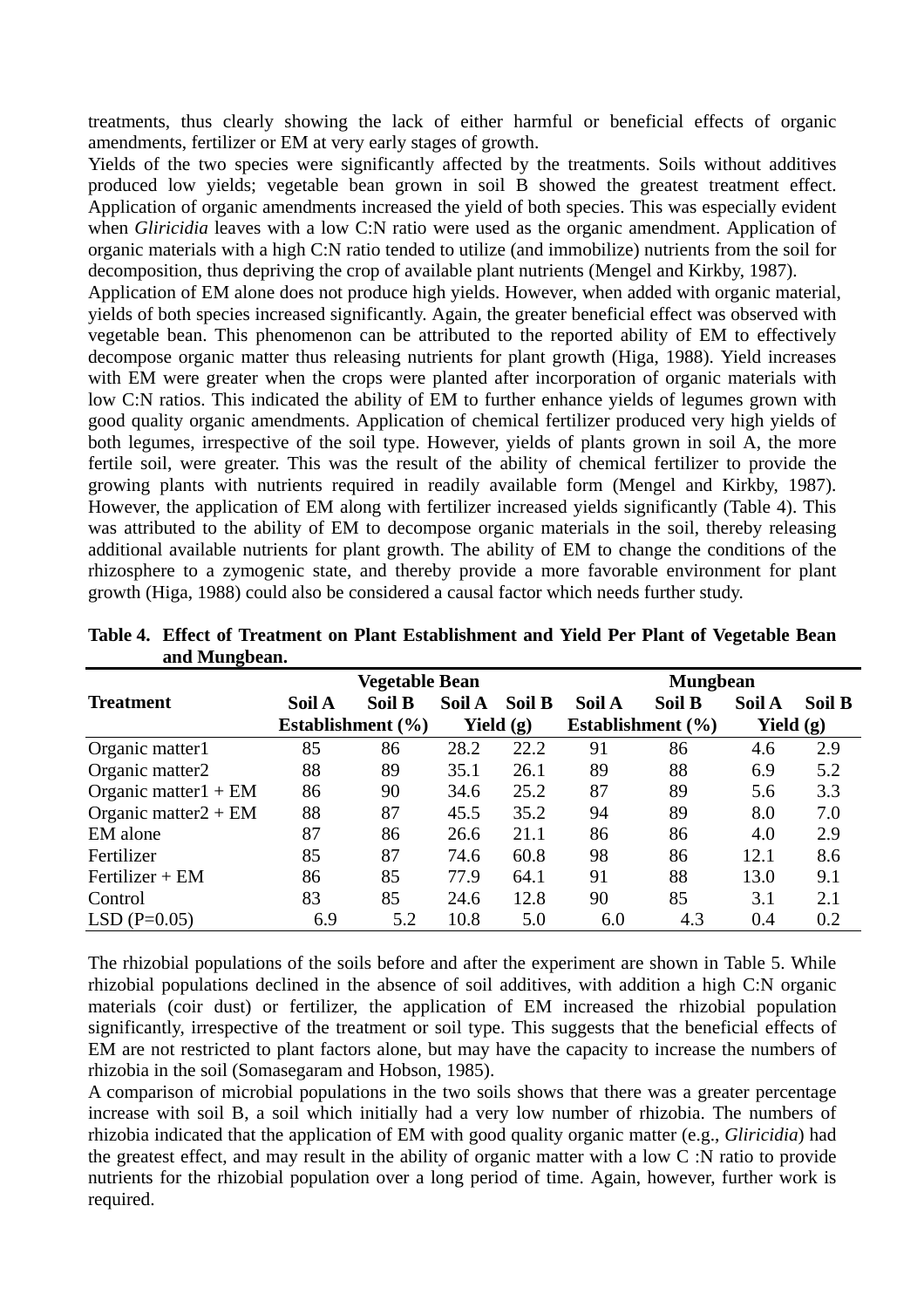| <b>Treatment</b>        | Soil A             | Soil B |  |  |
|-------------------------|--------------------|--------|--|--|
| Inception of trial      | $1.04 \times 10^3$ | 86     |  |  |
| Organic matter1         | $0.95 \times 10^3$ | 85     |  |  |
| Organic matter2         | $1.14 \times 10^3$ | 98     |  |  |
| Organic matter $1 + EM$ | $1.42 \times 10^3$ | 152    |  |  |
| Organic matter $2 + EM$ | $2.18 \times 10^3$ | 266    |  |  |
| EM alone                | $1.15 \times 10^3$ | 95     |  |  |
| Fertilizer              | $0.84 \times 10^3$ | 81     |  |  |
| $Fertilizer + EM$       | $1.86 \times 10^3$ | 113    |  |  |
| Control                 | $0.94 \times 10^3$ | 89     |  |  |
| $LSD(P=0.05)$           | 104.2              | 5.7    |  |  |

**Table 5. Influence of Treatment on Rhizobial MPN Counts of Two Soils after 150 Days.** 

Unit: (cells/g soil)

### **Conclusions**

Successful cultivation of legumes is dependent on the availability of adequate rhizobia in the soil to fix atmospheric nitrogen (Beck and Rughley, 1987). However, all soils do hot have significantly high populations of rhizobia, and seed inoculation is a common practice in tropical legume cultivation (Ayanaba, 1977). The inoculum is a biological product and its successful use in the tropics depends on the survival of the organisms during transportation, and before and soon after sowing. Although the inoculum is available in small packets, its efficacy may be low because of poor shelf-1ife and the adverse effect of high temperatures. Careful application for successful infection is generally limited to the time of planting (Somasegaram and Hobson, 1985). Effective microorganisms (EM) are generally available in liquid suspensions and are not affected by humidity, although relatively cool storage conditions are required. Refrigeration is not essential for maintaining microbial populations. EM can also be applied to the soil before planting and at later stages of growth, thereby avoiding the need for seed inoculation.

The effect of EM in improving nodulation, nitrogenase activity, and yield of two common tropical food legumes is seen in this study. The results indicate the usefulness of EM application with organic amendments and chemical fertilizer, especially in poor soils with low rhizobial populations. EM solutions are effective inocula, which can be easily used. The ability of EM to enhance organic matter decomposition (Higa, 1988) tends to make the microorganisms more versatile as biological agents for legume production. The study also revealed the ability of EM to increase rhizobial populations in soils even after the harvest of a legume crop. Further studies are needed in order to quantify the usefulness of EM in tropical legume production.

# **Acknowledgements**

Gratitude is expressed to Messers. K. B. Attanayake and E. R. Piyadasa for technical assistance and to Ms. N. Wijesinghe for acetylene reduction assay measurements.

# **References**

- APO. 1982. Grain Legume Production in Asia. Asian Productivity Organization, Tokyo, Japan. 159p.
- Ayanaba, A. 1977. Towards better use of inoculants in the humid tropics. p. 181-189. In A. Ayanaba and P. J. Dart (ed.) Biological Nitrogen Fixation in Farming Systems of the Tropics. Wiley and Sons, U.K.
- Beck, D. P. and R. J. Roughley. 1987. Biological nitrogen fixation as a limitation to food legume production in Asia. p. 121-127. In G. Blair *et al*. (ed.) Food Legume Improvement for Asian Farming Systems. ACIAR, Australia.